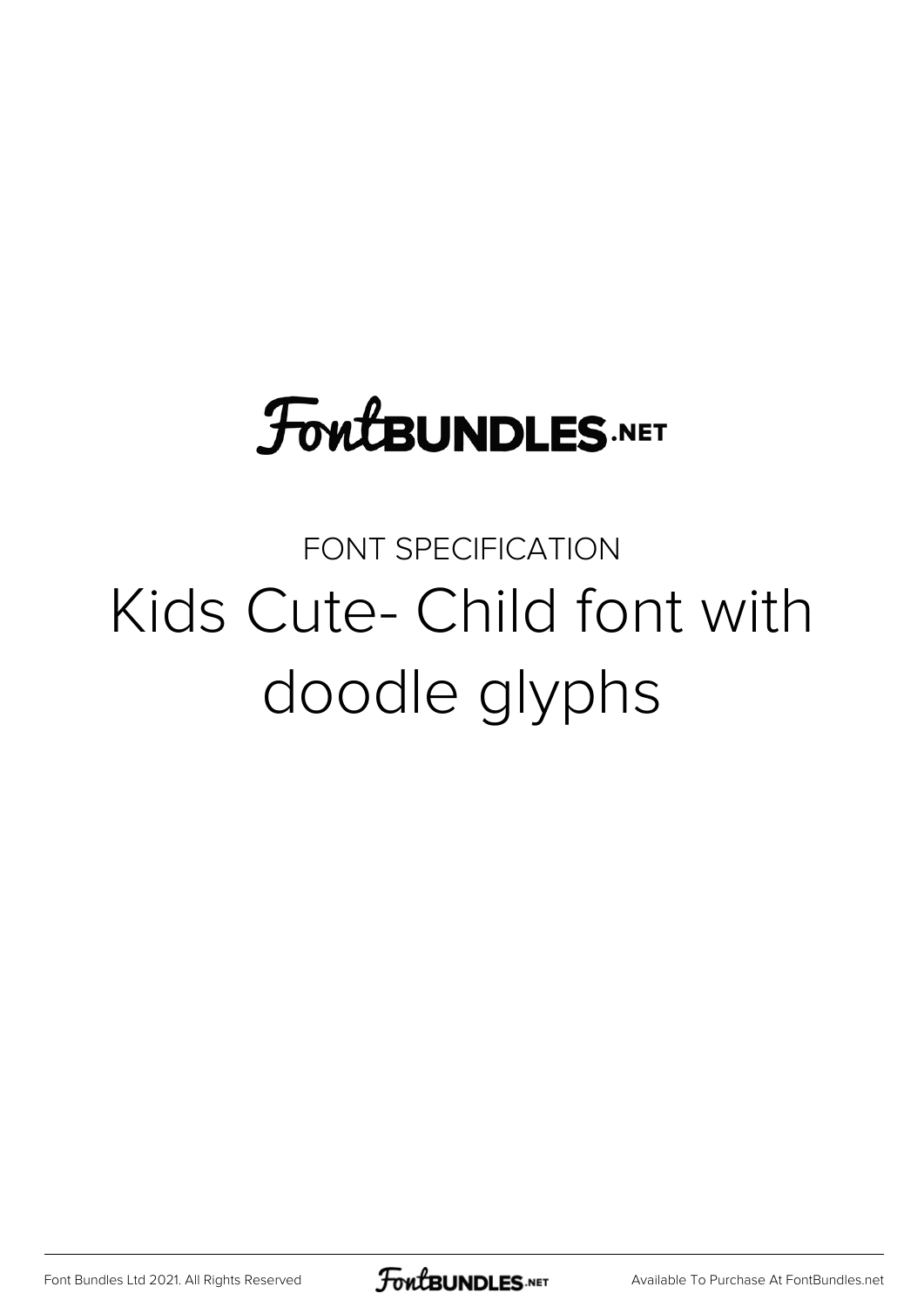NN Kids Cute V2 - Regular

**Uppercase Characters** 

## ABCDEFGHIJKLMNOPQRSTUV WXYZ

Lowercase Characters

## abcdefghijklmnopgrstuvwx  $yz$

**Numbers** 

### 0123456789

**Punctuation and Symbols** 



All Other Glyphs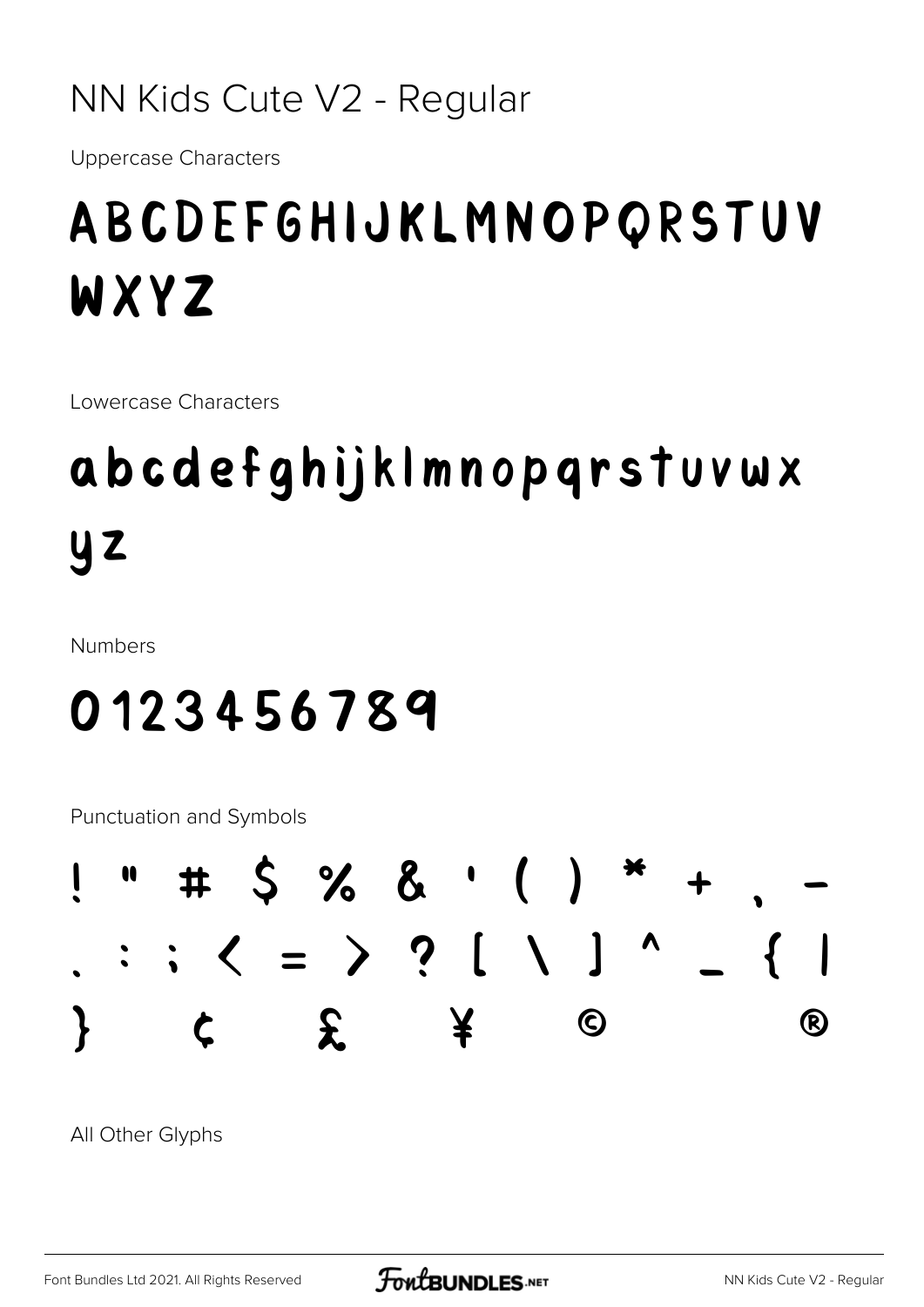| A A A A A A C E E                                      |  |  |  |         |
|--------------------------------------------------------|--|--|--|---------|
| E E I I I I I I I O O                                  |  |  |  |         |
| $0\quad 0\quad 0\quad \times\quad 0\quad 0\quad 0$     |  |  |  | $U$ $U$ |
| Y a a a a a a c e                                      |  |  |  |         |
| e e e i i i i n o                                      |  |  |  |         |
| $0\qquad 0\qquad 0\qquad \div\qquad 0\qquad 0\qquad 0$ |  |  |  |         |
| $U$ y y Y $\leftarrow$ , and $\epsilon$                |  |  |  |         |